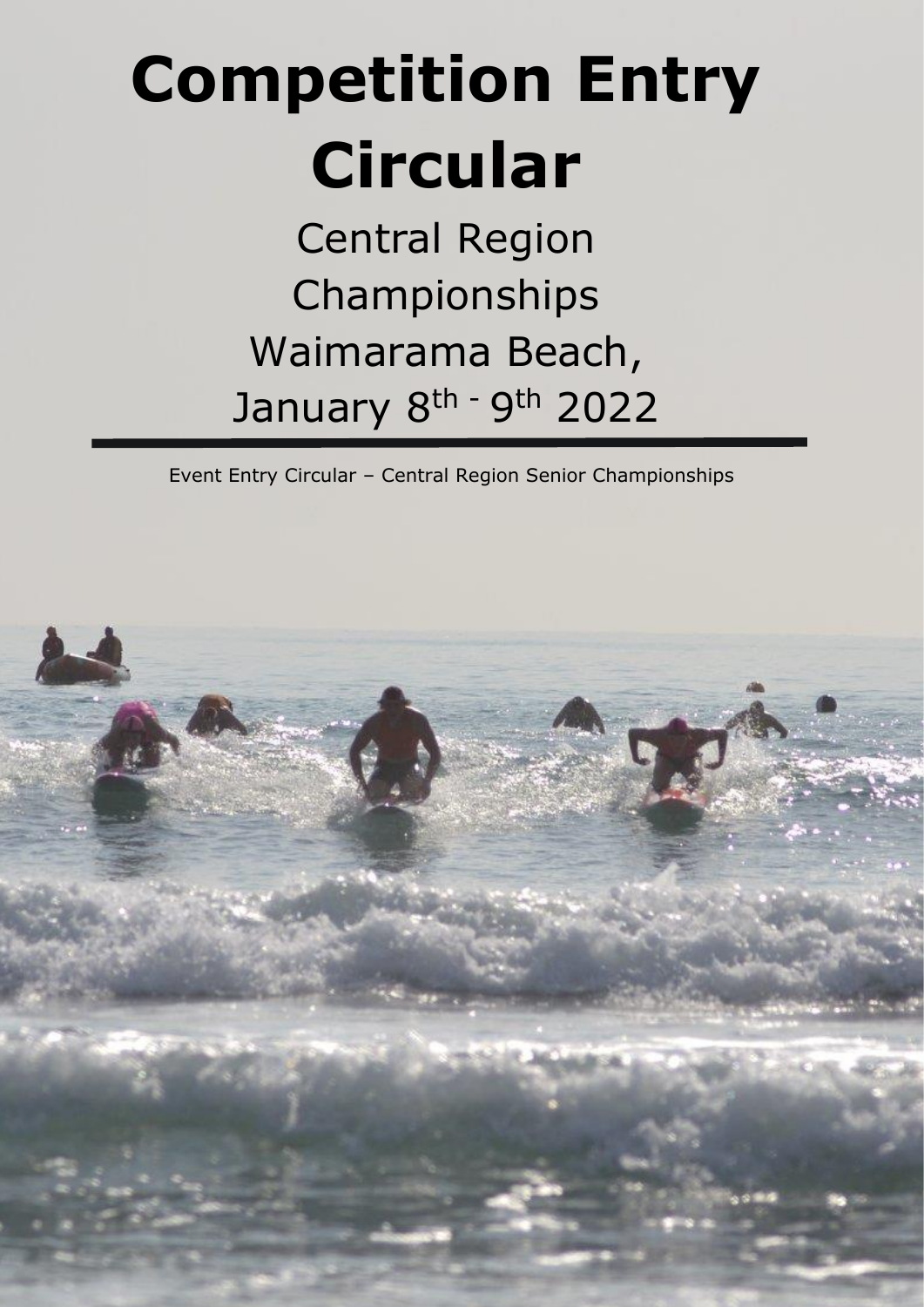### Competition Purpose:

Welcome to the 2022 Central Region Surf Life Saving Championships (CRC), returning to Waimarama Beach in Hawkes Bay. We invite you to come celebrate the very best of Surf Life Savers as our members from around the country come to compete for the Central Region crown.

Central Region Champs caters to all levels of participation as it is the first major event in the buildup to TSB Nationals 2022. The competition includes events ranging from Surf Boats, Canoes, Surf craft (Board & Ski) along with Beach athletes from around the country.

This year, due to COVID – 19 we have removed the Central Region Junior Championships from the weekend's program. The focus now shifts to a 2 day senior athlete event.

# Entry Circular:

This document provides you with all the information you need to know in order to enter this event. While it contains the typical logistical information surrounding the event, it also incorporates very important details that a parent and/or guardian must be aware of before entering their child into this event.

# Entering Our Competition:

Entries must be made using the SLSNZ Online Event Entry System. Your club has access to this system and will process your entries. Following the close of entry as detailed below entry fees will be invoiced directly to your club for payment prior to the competition.

All entries are GST inclusive.

| $17th$ December 2021 - 8.00am<br>Entries Close:<br>Entry Fee:<br>\$40.00 per person<br>Surf Boat Entry Fee:<br>\$100.00 per crew<br>Canoe Crew Entry Fee:<br>\$80.00 per crew<br>\$60.00 per person, in addition of the normal entry fee<br>Late Entry Fee:<br>Please see Section 2.2 of the SLSNZ Surf Sport<br>Eligibility of Competitors:<br>eligibility criteria. | Entries Open: | 1 <sup>st</sup> December 2021                       |
|-----------------------------------------------------------------------------------------------------------------------------------------------------------------------------------------------------------------------------------------------------------------------------------------------------------------------------------------------------------------------|---------------|-----------------------------------------------------|
|                                                                                                                                                                                                                                                                                                                                                                       |               |                                                     |
|                                                                                                                                                                                                                                                                                                                                                                       |               |                                                     |
|                                                                                                                                                                                                                                                                                                                                                                       |               |                                                     |
|                                                                                                                                                                                                                                                                                                                                                                       |               |                                                     |
|                                                                                                                                                                                                                                                                                                                                                                       |               |                                                     |
|                                                                                                                                                                                                                                                                                                                                                                       |               | Competition Manual for a comprehensive breakdown of |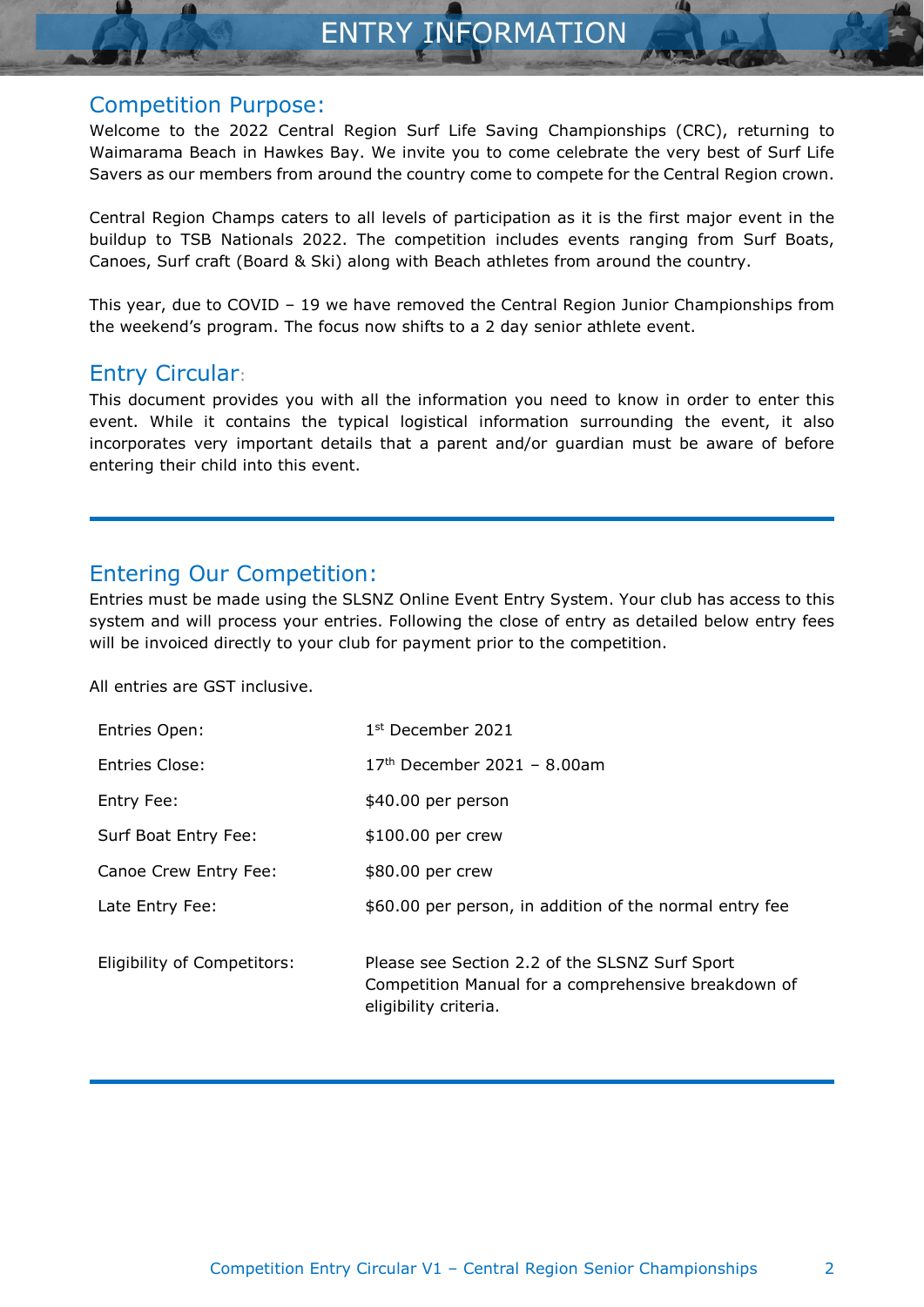# Event Rules:

This event will be conducted under the rules contained in the following documents.

**SLSNZ Surf Sport [Competition](https://www.yumpu.com/en/document/read/63543986/competition-manual-9th-edition-v4) Manual**, including any additional amendments as detailed on the website and any additional requirements as communicated by the Event Management Committee. Please note that the Manual has recently been updated to the  $9<sup>th</sup>$  Edition (V4).

Additionally members entering this event are bound by the following rules:

- SLSNZ [Constitution](https://www.surflifesaving.org.nz/about-us/governance/constitution)
- SLSNZ [Regulations](https://www.surflifesaving.org.nz/about-us/key-documents/regulations)
- SLSNZ Code of [Conduct](https://slsnz-prod-au-public-admin.azurewebsites.net/media/262487/201312_slsnzregs_05_memberprotection.pdf) (Note: The Event Management Committee reserve the right to exclude competitors from further competition for poor or 'un-sportsman like' behaviour. This also applies to parents, managers and supporters)
- Drug Free Sport New [Zealand](https://www.surflifesaving.org.nz/sport/high-performance/athlete-tool-box/drug-free-sport)
- [SLSNZ Sport Policies](https://www.surflifesaving.org.nz/sport/high-performance/athlete-tool-box/drug-free-sport)

Copies of these documents are available from the SLSNZ website.

# Age Groups:

Age group is determined by the competitor's age at midnight on 30<sup>th</sup> September 2021. For example, if you were 19 on the 30th September 2021, you are not eligible to compete in the Under 19 division.

Team Events; Surf Boat & Canoe collectively must all meet the age group requirements stipulated above. For example all members of the crew must 22 as of the 30<sup>th</sup> of September 2021 to be eligible to race in the Under 23 division. This does not include sweeps for Surf Boats.

Age groups for the Central Region Champs 2022 consist of U15, U17, U19, U23 (Surf Boats) & Open.

# Team Substitutes:

All team substitutes must be registered in some capacity in the competition. This is to ensure compliance with event entry eligibility requirements.

An athlete that has entered into an event is capable of acting as a team substitute,

In accordance with SLSNZ Sport Policy SPS008: Event Entry Eligibility, no late entries for a team substitute will be accepted unless considered to be an 'exceptional circumstance' pursuant to Section 8 of the policy.

# **RFID Tags:**

All competitors competing in the craft arenas will be required to have an active RFID for marshalling & results.

Clubs that have members that require a new tag will be able to request one by emailing; [Troy.greenem@surflifesaving.org.nz.](mailto:Troy.greenem@surflifesaving.org.nz)

Members who have previously received three or more registered RFID tags will be charged a \$5 replacement fee.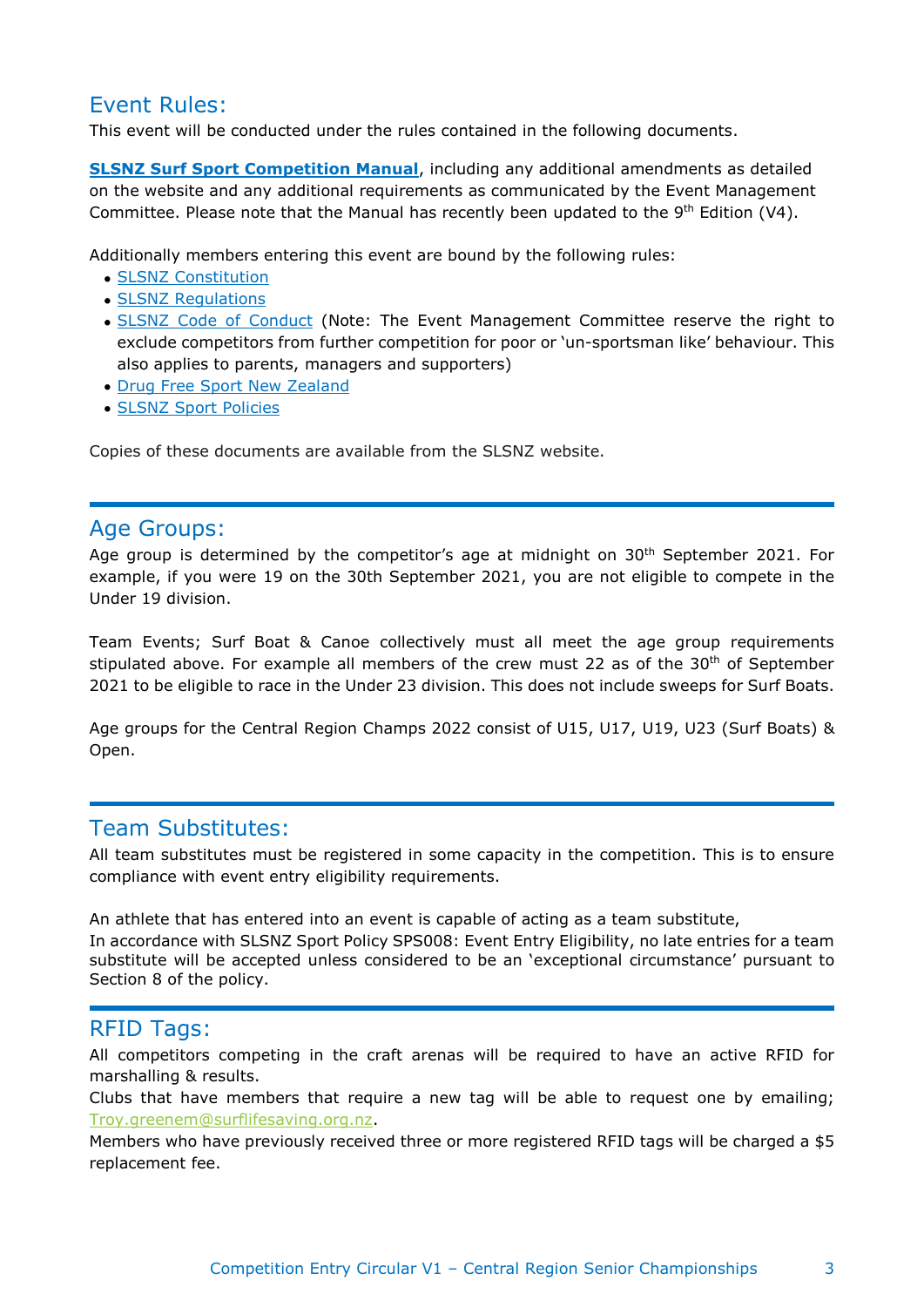# Event Programming:

The format for racing will be decided after the close of entries. The intention will be to give competitors the most racing possible but will need to be time efficient to fit in the programme. The format and programme has been made available and is detailed below.

As part of the NZ Surf Boat Series, we intend to facilitate both long & short course lengths. This year the NZ Surf Boat Series will take place on Saturday 8<sup>th</sup> January & will be long course discipline. We will endeavour to facilitate short course racing on Sunday 9<sup>th</sup> January if resources are available and crew's registrations deem it popular.

Canoe will race within the Surf Boat arena, also competing in long course. The following events and divisions will be held at the competition (listed in no particular order).

| <b>Individual Events:</b>      | <b>Age Group:</b>          | Gender:         |
|--------------------------------|----------------------------|-----------------|
| <b>Beach Sprint</b>            | U15, U17, U19, and Open    | Male and Female |
| 2km Beach Run                  | U15, U17, U19, and Open    | Male and Female |
| Flags                          | U15, U17, U19, and Open    | Male and Female |
| Run Swim Run                   | U15, U17, U19, and Open    | Male and Female |
| Surf Race                      | U15, U17, U19, and Open    | Male and Female |
| Ski Race                       | U15, U17, U19, and Open    | Male and Female |
| <b>Board Race</b>              | U15, U17, U19, and Open    | Male and Female |
| Diamond Race                   | U15                        | Male and Female |
| Iron                           | U17, U19, and Open         | Male and Female |
| <b>Team Events:</b>            | <b>Age Group:</b>          | Gender:         |
| Beach Relay                    | U17, U19, and Open         | Male and Female |
| Ski Relay                      | U17, U19, and Open         | Male and Female |
| Board Relay                    | U17, U19, and Open         | Male and Female |
| <b>Tube Rescue</b>             | U17, U19, and Open         | Male and Female |
| <b>Board Rescue</b>            | U17, U19, and Open         | Male and Female |
| Taplin Relay (3 - Person)      | U17, Open                  | Male and Female |
| Canoe Race - Long Course       | U19, and Open              | Male and Female |
| Canoe Race - Short Course*     | U19, and Open              | Male and Female |
| Surf Boat Race - Long Course   | U19, U23, Open and Masters | Male and Female |
| Surf Boat Race - Short Course* | U19, U23, Open and Masters | Male and Female |
| Mixed Surf Boat Relay          | Open                       | Open            |

\* Canoe & Surf Boat Short Course – We will look at including this into the program if possible, crews are encouraged to enter via EnterNow to express availability. This will be open grade, round robin.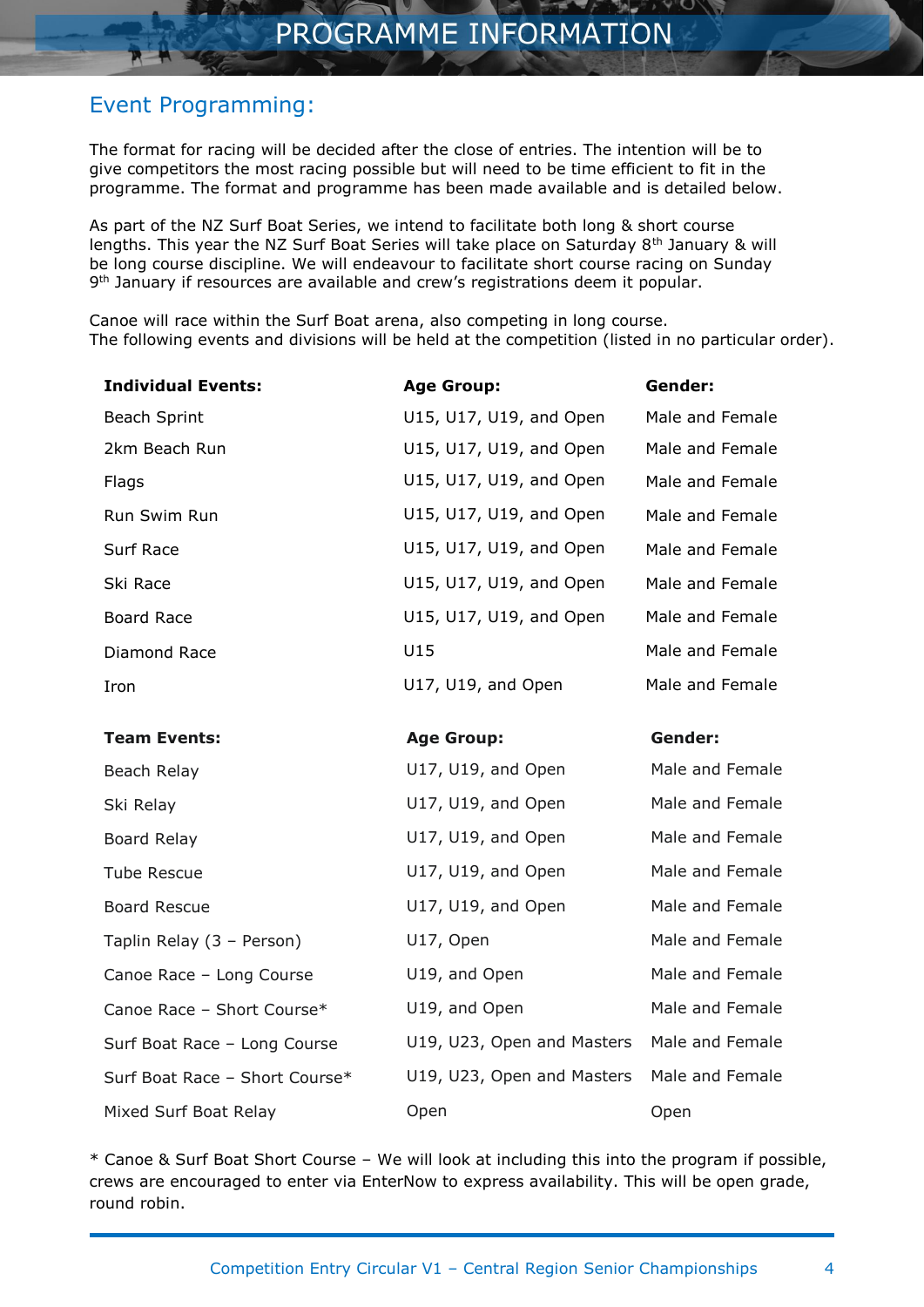| Central Region Championships 2022 - Seniors - Saturday |                               |                                      |  |
|--------------------------------------------------------|-------------------------------|--------------------------------------|--|
| <b>Male Arena</b>                                      | <b>Female Arena</b>           | <b>Beach Arena</b>                   |  |
| <b>Open Surf Race</b>                                  | <b>Open Surf Race</b>         | <b>U19 Beach Sprint Male Heat</b>    |  |
| <b>U19 Surf Race</b>                                   | <b>U19 Surf Race</b>          | <b>U17 Beach Sprint Male Heat</b>    |  |
| <b>U17 Surf Race</b>                                   | <b>U17 Surf Race</b>          | <b>U15 Beach Sprint Male Heat</b>    |  |
| <b>U15 Surf Race</b>                                   | <b>U15 Surf Race</b>          | Setup/Change                         |  |
| Setup/Change                                           | Setup/Change                  | Open Beach Sprint Male Final         |  |
| <b>Open Board Race Heat</b>                            | Open Ski Race Heat            | <b>U19 Beach Sprint Male Final</b>   |  |
| <b>U19 Board Race Heat</b>                             | <b>U19 Ski Race Heat</b>      | <b>U17 Beach Sprint Male Final</b>   |  |
| <b>U17 Board Race Heat</b>                             | <b>U17 Ski Race Heat</b>      | <b>U15 Beach Sprint Male Final</b>   |  |
| <b>U15 Board Race Heat</b>                             | <b>U15 Ski Race Heat</b>      | Setup/Change                         |  |
| Setup/Change                                           | Setup/Change                  | <b>U19 Beach Sprint Female Heat</b>  |  |
| Open Ski Race Heat                                     | Open Board Race Heat          | U17 Beach Sprint Female Heat         |  |
| <b>U19 Ski Race Heat</b>                               | <b>U19 Board Race Heat</b>    | U15 Beach Sprint Female Heat         |  |
| U17 Ski Race Heat                                      | <b>U17 Board Race Heat</b>    | Setup/Change                         |  |
| U15 Ski Race Heat                                      | <b>U15 Board Race Heat</b>    | Open Beach Sprint Female Final       |  |
| Setup/Change                                           | Setup/Change                  | <b>U19 Beach Sprint Female Final</b> |  |
| Open Board Race Final                                  | Open Ski Race Final           | <b>U17 Beach Sprint Female Final</b> |  |
| <b>U19 Board Race Final</b>                            | <b>U19 Ski Race Final</b>     | <b>U15 Beach Sprint Female Final</b> |  |
| <b>U17 Board Race Final</b>                            | U17 Ski Race Final            | Setup/Change                         |  |
| <b>U15 Board Race Final</b>                            | <b>U15 Ski Race Final</b>     | Open Beach Flags Female              |  |
| Setup/Change                                           | Setup/Change                  | <b>U19 Beach Flags Female</b>        |  |
| Open Ski Race Final                                    | Open Board Race Final         | U17 Beach Flags Female               |  |
| <b>U19 Ski Race Final</b>                              | <b>U19 Board Race Final</b>   | <b>U15 Beach Flags Female</b>        |  |
| U17 Ski Race Final                                     | <b>U17 Board Race Final</b>   | Setup/Change                         |  |
| U15 Ski Race Final                                     | <b>U15 Board Race Final</b>   | Open Beach Flags Male                |  |
| Setup/Change                                           | Setup/Change                  | U19 Beach Flags Male                 |  |
| Open Run Swim Run                                      | Open Run Swim Run             | U17 Beach Flags Male                 |  |
| <b>U19 Run Swim Run</b>                                | <b>U19 Run Swim Run</b>       | U15 Beach Flags Male                 |  |
| <b>U17 Run Swim Run</b>                                | <b>U17 Run Swim Run</b>       | Setup/Change                         |  |
| U15 Run Swim Run                                       | <b>U15 Run Swim Run</b>       | U17 Beach Relay Male Heat            |  |
| Setup/Change                                           | Setup/Change                  | U19 Beach Relay Male Heat            |  |
| <b>U19 Iron Person Heats</b>                           | <b>U19 Iron Person Heats</b>  | Open Beach Relay Male Final          |  |
| <b>U17 Iron Person Heats</b>                           | U17 Iron Person Heats         | Setup/Change                         |  |
| <b>U15 Diamond Heats</b>                               | <b>U15 Diamond Heats</b>      | U17 Beach Relay Male Final           |  |
| <b>U19 Iron Person Final</b>                           | <b>U19 Iron Person Final</b>  | <b>U19 Beach Relay Male Final</b>    |  |
| <b>U17 Iron Person Final</b>                           | U17 Iron Person Final         | Setup/Change                         |  |
| <b>U15 Diamond Final</b>                               | <b>U15 Diamond Final</b>      | U17 Beach Relay Female Heat          |  |
| <b>Open Iron Person Final</b>                          | <b>Open Iron Person Final</b> | <b>U19 Beach Relay Female Heat</b>   |  |
|                                                        |                               | Open Beach Relay Female Final        |  |
|                                                        |                               | <b>Break</b>                         |  |

U17 Beach Relay Female Final **U19 Beach Relay Female Final**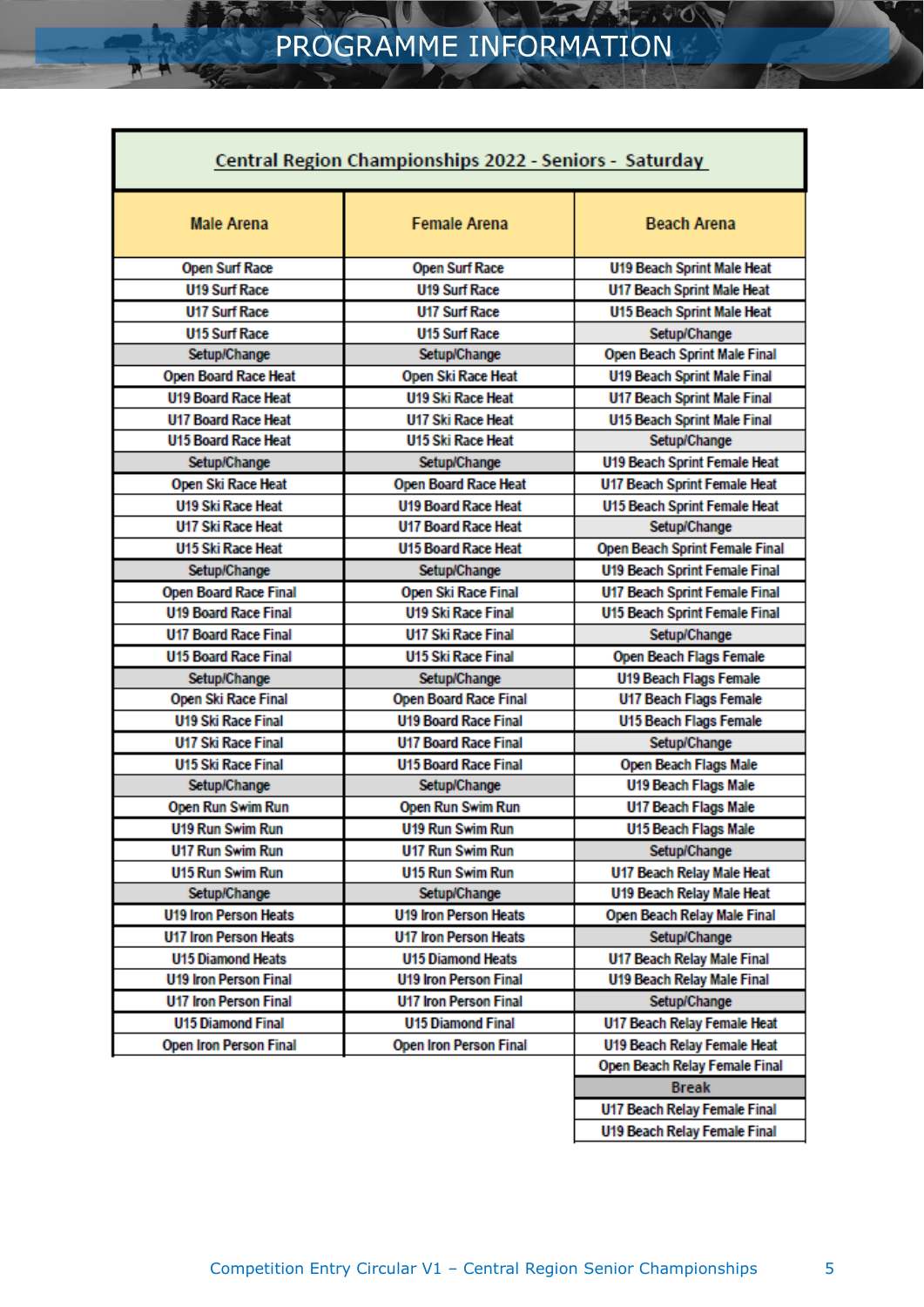| Central Region Championships 2022 - Seniors - Sunday |                                        |  |
|------------------------------------------------------|----------------------------------------|--|
| <b>Male Arena</b>                                    | <b>Female Arena</b>                    |  |
| 2km Beach Run                                        | 2km Beach Run                          |  |
| Setup/Change                                         | Setup/Change                           |  |
| <b>Open Board Relay</b>                              | Open Ski Relay                         |  |
| <b>U19 Board Relay</b>                               | U19 Ski Relay                          |  |
| <b>U17 Board Relay</b>                               | U17 Ski Relay                          |  |
| Setup/Change                                         | <b>Setup/Change</b>                    |  |
| Open Ski Relay                                       | <b>Open Board Relay</b>                |  |
| U19 Ski Relay                                        | <b>U19 Board Relay</b>                 |  |
| U17 Ski Relay                                        | <b>U17 Board Relay</b>                 |  |
| Setup/Change                                         | Setup/Change                           |  |
| U17 Taplin (3 - Person)                              | U17 Taplin (3 - Person)                |  |
| Open Taplin (3 - Person)                             | Open Taplin (3 - Person)               |  |
| <b>Male - Rescue Arena</b>                           | <b>Female - Rescue Arena</b>           |  |
| Open Male Tube Rescue                                | Open Female Board Rescue               |  |
| <b>U19 Male Tube Rescue</b>                          | <b>U19 Female Board Rescue</b>         |  |
| <b>U17 Male Tube Rescue</b>                          | <b>U17 Female Board Rescue</b>         |  |
| Open Male Tube Rescue - Final                        | Open Female Board Rescue - Final       |  |
| <b>U19 Male Tube Rescue - Final</b>                  | <b>U19 Female Board Rescue - Final</b> |  |
| <b>U17 Male Tube Rescue - Final</b>                  | <b>U17 Female Board Rescue - Final</b> |  |
| Setup/Change                                         | Setup/Change                           |  |
| <b>Open Male Board Rescue</b>                        | <b>Open Female Tube Rescue</b>         |  |
| <b>U19 Male Board Rescue</b>                         | <b>U19 Female Tube Rescue</b>          |  |
| <b>U17 Male Board Rescue</b>                         | <b>U17 Female Tube Rescue</b>          |  |
| Open Male Board Rescue - Final                       | Open Female Tube Rescue - Final        |  |
| <b>U19 Male Board Rescue - Final</b>                 | <b>U19 Female Tube Rescue - Final</b>  |  |
| <b>U17 Male Board Rescue - Final</b>                 | <b>U17 Female Tube Rescue - Final</b>  |  |

| Double Ski                   |  |
|------------------------------|--|
| Open Female Double Ski       |  |
| <b>U19 Female Double Ski</b> |  |
| <b>BREAK</b>                 |  |
| Open Male Double Ski         |  |
| U19 Male Double Ski          |  |

\*U17 Taplin (3 – Person): U15 & U17 athletes only. U15 athletes are able to race the ski leg in the U17 Taplin at the 2022 Central Region Championships.

\*Open Taplin (3 – Person): U17, U19 & Open athletes only. U15 athletes will only be able to compete in the U17 Taplin.

\*Dependent on entries, both age groups may be raced together to ensure greater competition.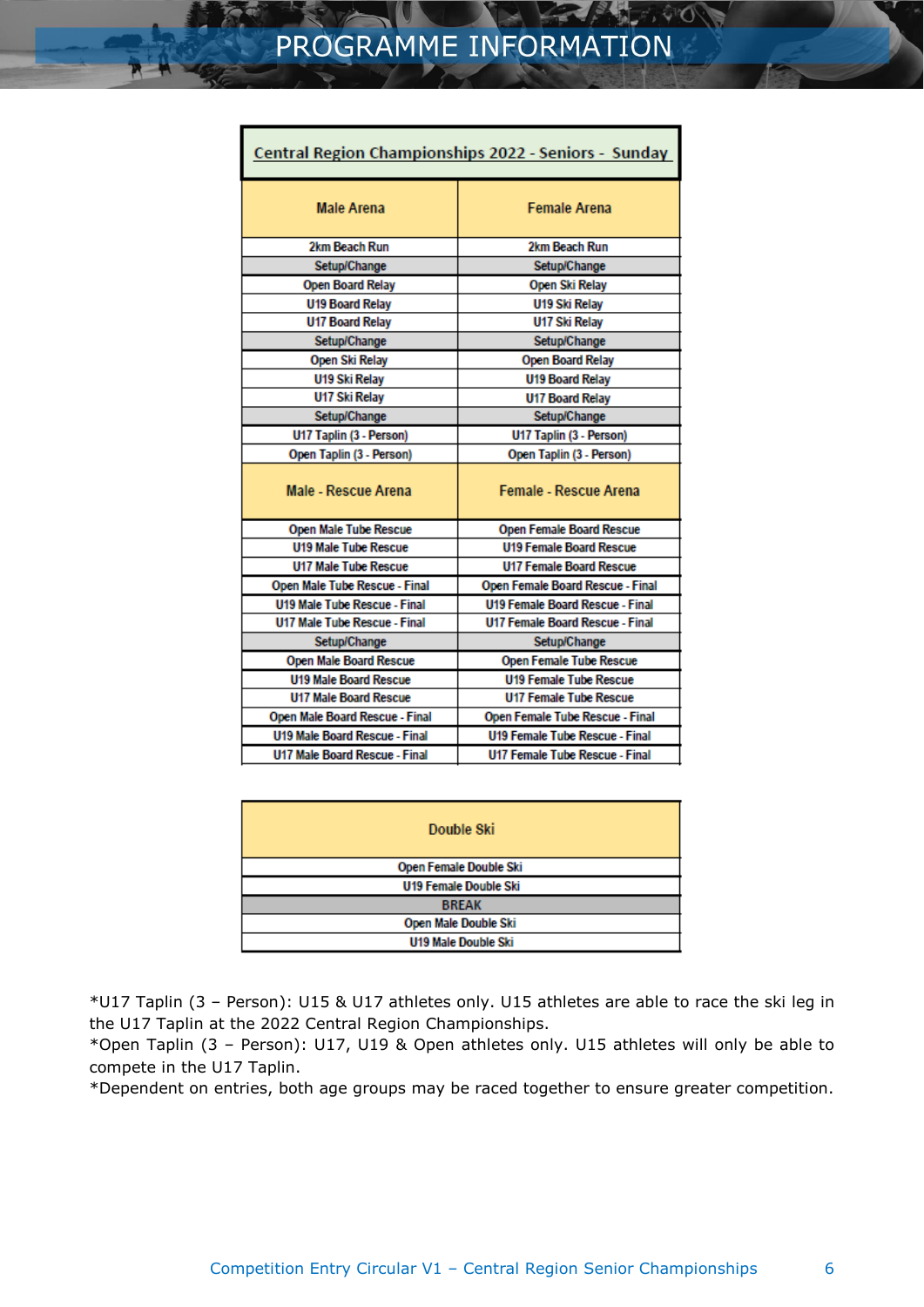# PROGRAMME INFORMATION

| <b>Surf Boat &amp; Canoe Arena Long Course</b> |  |
|------------------------------------------------|--|
| <b>NZ Surf Boat Series</b>                     |  |
| Saturday 8th January 2022                      |  |
| Open M Rnd 1                                   |  |
| Open F Rnd 1                                   |  |
| <b>U23 M Rnd 1</b>                             |  |
| <b>U23 F Rnd 1</b>                             |  |
| <b>U19 M Rnd 1</b>                             |  |
| <b>U19 F Rnd 1</b>                             |  |
| M Cance Rnd 1                                  |  |
| F Canoe Rnd 1                                  |  |
| <b>Break</b>                                   |  |
| Open M Rnd 2                                   |  |
| Open F Rnd 2                                   |  |
| U23 M Rnd 2                                    |  |
| U23 F Rnd 2                                    |  |
| U19 M Rnd 2                                    |  |
| <b>U19 F Rnd 2</b>                             |  |
| M Canoe Rnd 2                                  |  |
| F Canoe Rnd 2                                  |  |
| <b>Break</b>                                   |  |
| Open M Rnd 3                                   |  |
| Open F Rnd 3                                   |  |
| U23 M Rnd 3                                    |  |
| <b>U23 F Rnd 3</b>                             |  |
| U19 M Rnd 3                                    |  |
| U19 F Rnd 3                                    |  |
| M Cance Rnd 3                                  |  |
| F Canoe Rnd 3                                  |  |
| <b>Break</b>                                   |  |
| Open M Rnd 4                                   |  |
| Open W Rnd 4                                   |  |
| <b>U23 M Rnd 4</b>                             |  |
| <b>U23 W Rnd 4</b>                             |  |
| U19 M Rnd 4                                    |  |
| U19 W Rnd 4                                    |  |
| <b>Break</b>                                   |  |
| <b>U19 M Rnd 5</b>                             |  |
| <b>U19 W Rnd 5</b>                             |  |
| <b>U23 M Rnd 5</b>                             |  |
| <b>U23 W Rnd 5</b>                             |  |
| Open M Rnd 5                                   |  |
| Open W Rnd 5                                   |  |

| <b>Surf Boat Arena Short Course</b>        |  |
|--------------------------------------------|--|
| <b>Central Region Champs - Round Robin</b> |  |
| Sunday 9th January 2022                    |  |
| Round Robin R1 - Heat 1                    |  |
| Round Robin R1 - Heat 2                    |  |
| Round Robin R1 - Heat 3                    |  |
| Round Robin R1 - Heat 4                    |  |
| M Canoe Rd 1                               |  |
| F Canoe Rnd 1                              |  |
| <b>Break</b>                               |  |
| Round Robin R2 - Heat 1                    |  |
| Round Robin R2 - Heat 2                    |  |
| Round Robin R2 - Heat 3                    |  |
| Round Robin R2 - Heat 4                    |  |
| M Canoe Rnd 2                              |  |
| F Canoe Rnd 2                              |  |
| <b>Break</b>                               |  |
| Round Robin R3 - Heat 1                    |  |
| Round Robin R3 - Heat 2                    |  |
| Round Robin R3 - Heat 3                    |  |
| Round Robin R3 - Heat 4                    |  |
| M Canoe Rnd 3                              |  |
| F Canoe Rnd 3                              |  |
| <b>Break</b>                               |  |
| $D$ - Final                                |  |
| C - Final                                  |  |
| <b>B</b> - Final                           |  |
| A - Final                                  |  |

\*Canoe rounds will either continue to a 5 round series, or be concluded with a final. This will decided once entries close.

\*\*Masters Surf Boats – Programming will be considered at the conclusion of entries. If low entries, crews will be placed into another age grade. Masters points will still count towards **NZSBS** 

\*\*\*Central Region Champs – Round Robin is not part of the NZ Surf Boat series. This programme will be similar to the Waihi Champions of Champions.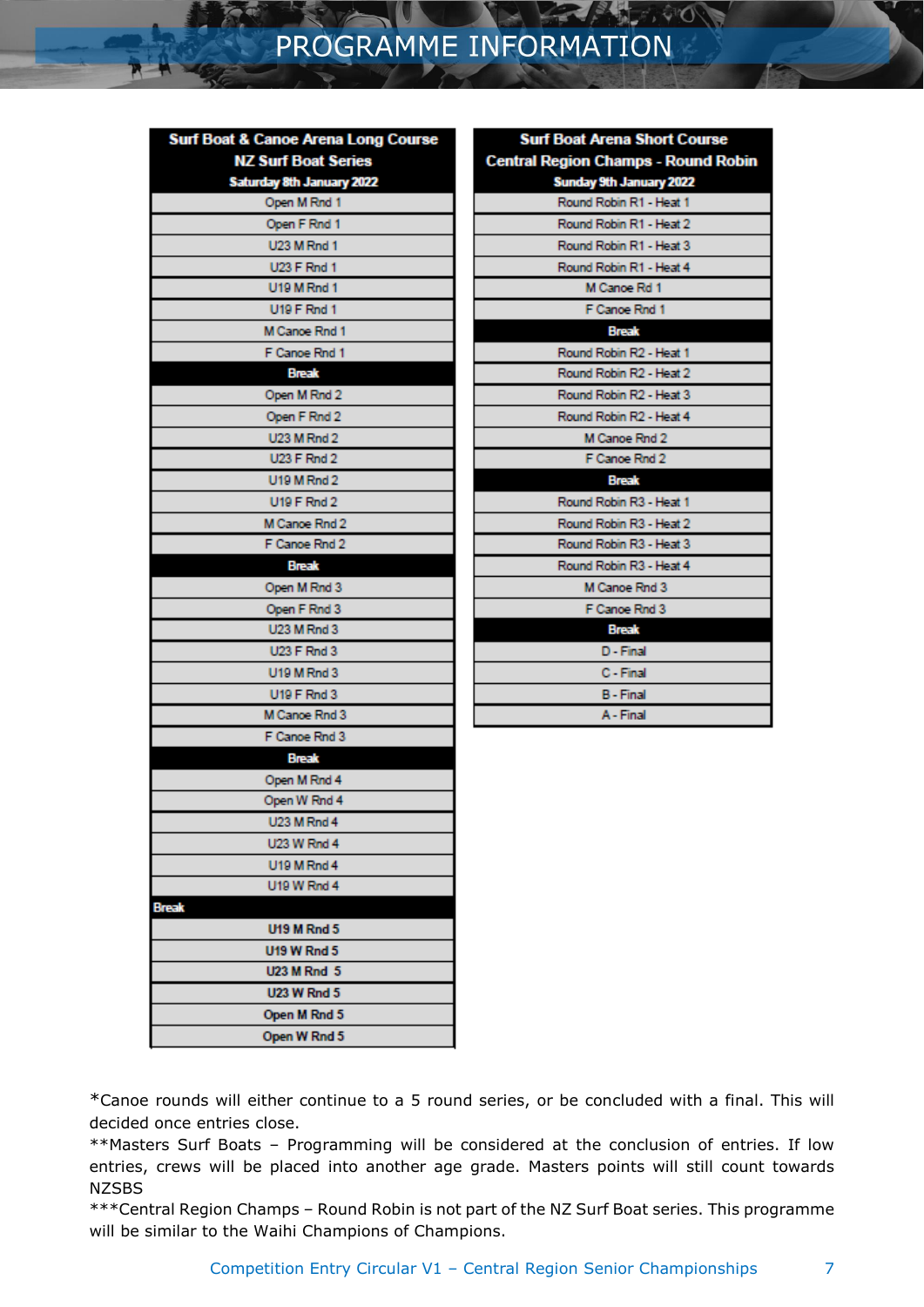# Communications:

Event Management utilise a variety of tools to keep you updated with the latest event information and news. These include:

- The SLSNZ [Website](https://www.surflifesaving.org.nz/calendar/2022/january/2022-central-regional-championships-crc)
- [Facebook](https://www.facebook.com/events/445803496861194/?active_tab=discussion)
- [Instagram](https://www.instagram.com/slsnzsport/)
- Live [Results](https://liveresults.co.nz/sls)

Please note that the SLSNZ Website will provide the latest event information at all times.

# Important Times:

#### **Central Region Senior Championships**

| Saturday 8th January 2022              |                                           |
|----------------------------------------|-------------------------------------------|
| Warm Up Start Time:                    | 7:30am                                    |
| Surf Officials Meeting:                | $7.30$ am $*$                             |
| <b>Boat/Canoe Registrations Close:</b> | $7:30$ am $*$                             |
| Team Managers Meeting:                 | $8:00am*$                                 |
| Marshalling Start Time:                | $8:15$ am                                 |
| Craft Arena Start Time:                | 8:30am                                    |
| Surf Boat & Canoe Sweeps meeting:      | 9:00am                                    |
| Surf Boat Arena Start Time:            | 9:30am                                    |
| Prize giving:                          | 30 minutes after the conclusion of racing |
| High Tide:                             | 11.05am                                   |
| Low Tide:                              | 17:24pm                                   |

*\*All meetings will take place at the Waimarama SLSC Clubrooms \* Sunday 9 th January meeting times will be conditions dependent*

# Event Photography:

If you wish to take photos at our competition then please read the Media [Accreditation](https://www.surflifesaving.org.nz/media/989689/media-accreditation-application-information.pdf) Application [Information](https://www.surflifesaving.org.nz/media/989689/media-accreditation-application-information.pdf) here and apply for access into competition arenas. Please note Use of Cameras and Video devices rules are covered under 2.25 in the Surf Sports [Competition](https://www.surflifesaving.org.nz/media/989135/slsnzsurfsportcompetitionmanual_9th-edition-v3_final.pdf) Manual.

# Key Contact:

If you have any queries or concerns, please feel free to contact the Event Manager.

#### **Troy Greenem**

Central Region Sports Manager Surf Lifesaving New Zealand

m 027 840 7322

e Troy.greenem@surflifesaving.org.nz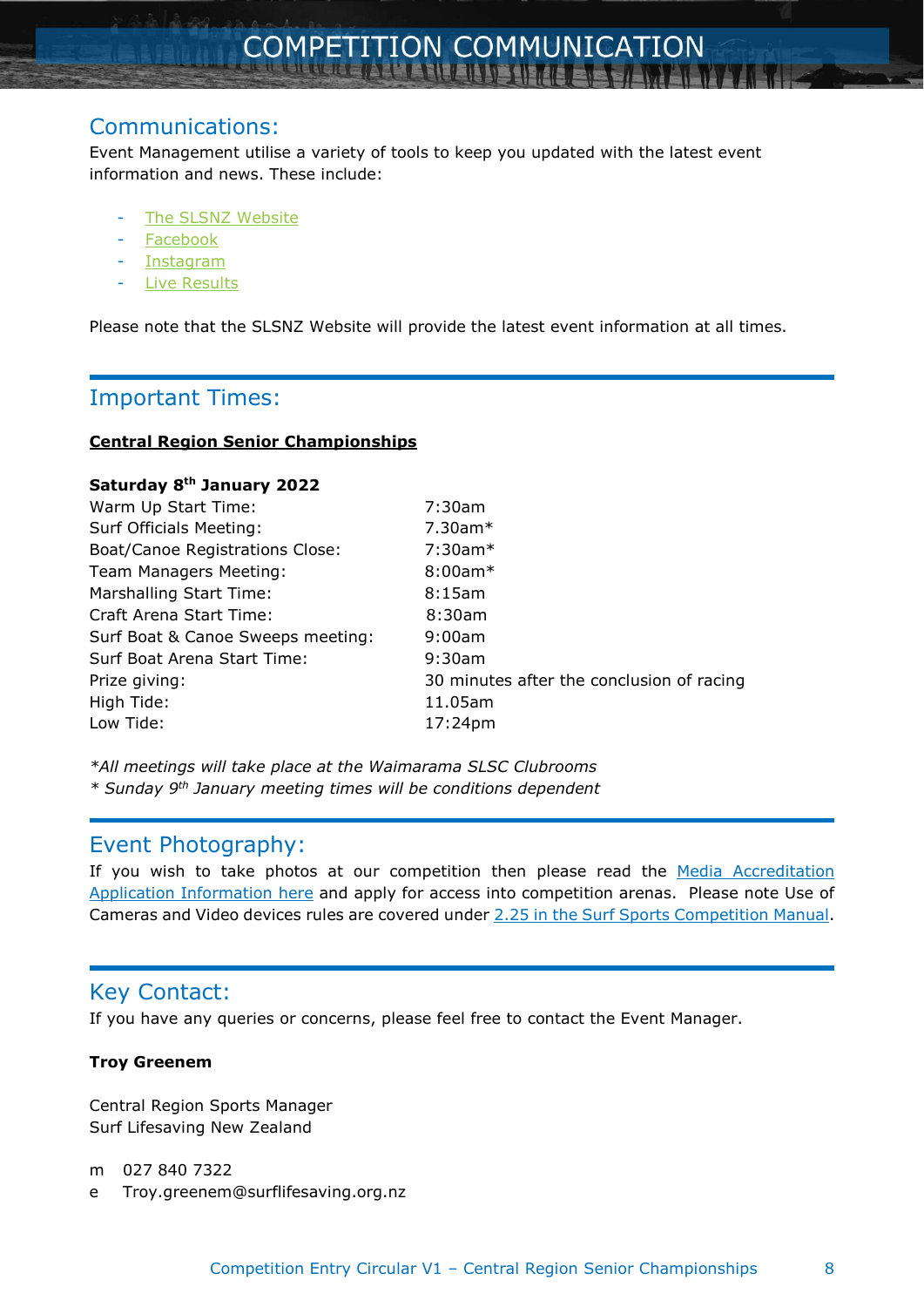# Competition Safety Plan:

The Competition Safety Plan will be made available through the website [here](https://www.surflifesaving.org.nz/calendar/2021/january/central-region-championships-crc-crjc) prior to the event commencing. The document is also available for viewing in the Event Management Area during the event.

#### **Parent, Guardian, Coach, Team Manager and Club Obligations**

It is the responsibility of clubs, through their coaches and manager, to ensure that each individual competitor is competent to safely compete in the conditions that prevail on any given day.

It is therefore the clubs responsibility to ensure that competitors who are not yet competent to compete in the prevailing conditions are withdrawn from an event. We wish to reduce exposure to unnecessary risk or potential harm by encouraging or coercing competitors to compete, against their will. Please refer to statement (e) of the Agreement to be bound by the Manual section of the Surf Sports Competition Manual. The Manual can be found [here.](https://www.yumpu.com/en/document/read/63543986/competition-manual-9th-edition-v4)

It is the expectation of the organisers that all clubs will only permit competent competitors to compete in an event.

#### **Dune and Environment Protection**

As per all our events, dune and environment protection is the responsibility of everyone and as Surf Life Saving members please make sure you look after our beaches and sand dunes. If you see anyone walking through the dunes or placing equipment in areas they shouldn't be please advise them to remove it or inform event management. Please make sure all rubbish is placed in the bins supplied or taking with you.

#### **Missing Person at Sea Responsibilities**

Whether you are an Athlete, Official, In an IRB, Team Manager/Coach or a spectator, we all have a role to perform if someone goes missing in the water during an event or activity. Check out your role and how you may help in this situation by [clicking](https://www.surflifesaving.org.nz/media/989694/slsnz_missingpersonatsea.pdf) here.

# Equipment:

#### **Equipment Labelling**

All equipment needs to be clearly labelled with the club for which the athlete/s is racing for. It is recommended that this be placed on an easily identifiable area i.e. the front/centre of the board, between the two straps.

#### **Wetsuits**

Wetsuits, or other foam type outer garments, shall be permitted in the case of events only in water of 14 degree Celsius or less. The Referee may authorise the wearing of wetsuits dependent upon weather, water or marine conditions. Wetsuits are subject to random scrutineering. Wetsuits can be used up to a maximum of 5mm with a tolerance of +/-0.5mm.

#### **Helmets**

The Event Management Committee reserves the right, if conditions warrant, to require canoe and boat crews to wear helmets. All clubs should bring helmets to the competition in the event that conditions warrant their use.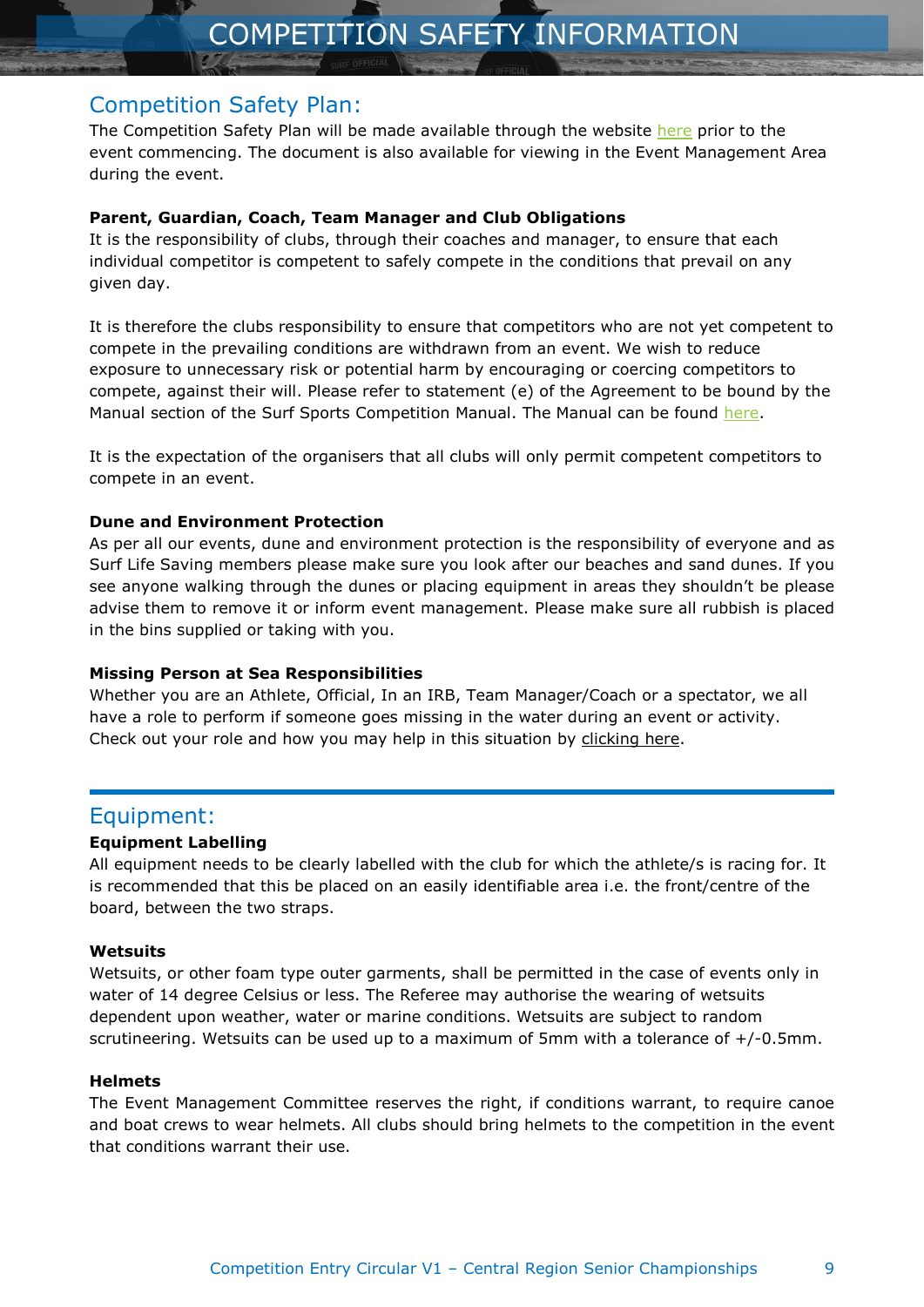#### **Scrutineering**

Random scrutineering may take place at the discretion of officials, with particular regard to craft and/or equipment that may pose a health and safety concerns. With consideration to the above, we encourage all participants to carry out an inspection of their equipment for sharp edges that could cut in advance of the competition.

#### **Competition Safety Vests**

The wearing of high visibility vests will be mandatory at this event. Supplying safety vests is a club responsibility and must be in line with the SLSNZ guidelines for safety vests. This information can be found in the Equipment Specification Manual [here.](https://www.surflifesaving.org.nz/media/989240/slsnzsurfsportcompetitionmanual_9th-edition-v3_section-12_equipmentspecificationmanual.pdf)

# Medical Information:

#### **Pre-Existing Medical Conditions**

All participants and officials with a pre-existing medical condition must complete and submit a 'Pre-Existing Medical Conditions Declaration' form prior to the close of entries. These forms are to be submitted to the Event Manager by email to [troy.greenem@surflifesaving.org.nz.](mailto:troy.greenem@surflifesaving.org.nz) However, participants are encouraged to submit these as early as possible. Once submitted, the forms will be reviewed by SLSNZ and a decision will be made on whether a 'Competitor Waiver' form is required to be completed.

It is important to note that that a pre-existing medical condition includes a **concussion event** that has occurred prior to this event.

These forms are available through the website [here.](https://www.surflifesaving.org.nz/media/987656/pre-existing-medical-conditions-declaration-form.pdf)

#### **Concussion Protocol**

- 1. Any person diagnosed with concussion within the 23 days (21 days for over 19 yrs) preceding a SLSNZ event or activity, who is not able to provide evidence of a Graduated Return to Play (GRTP), and provide a medical diagnosis and SLSNZ Medical Clearance, will not be permitted to compete in a SLSNZ event.
- 2. Any person observed or reported to have been unconscious during a SLS event is not permitted to participate in any further SLS event or activity, pending participation in a 23 day GRTP (21 days for over 19 yrs), and provide a SLSNZ Medical Clearance before further competition is permitted.
- 3. Any person suspected of a concussion during a SLSNZ competition may not participate in any further races for at least 24 hours, and must provide SLSNZ with the required SLSNZ Medical Clearance before further participation is permitted.
- 4. Any person suspected or diagnosed with concussion who wishes to return to a SLSNZ competition must provide SLSNZ with a copy of a SLSNZ Medical Clearance, which is to be completed by a medical practitioner, prior to returning to competition.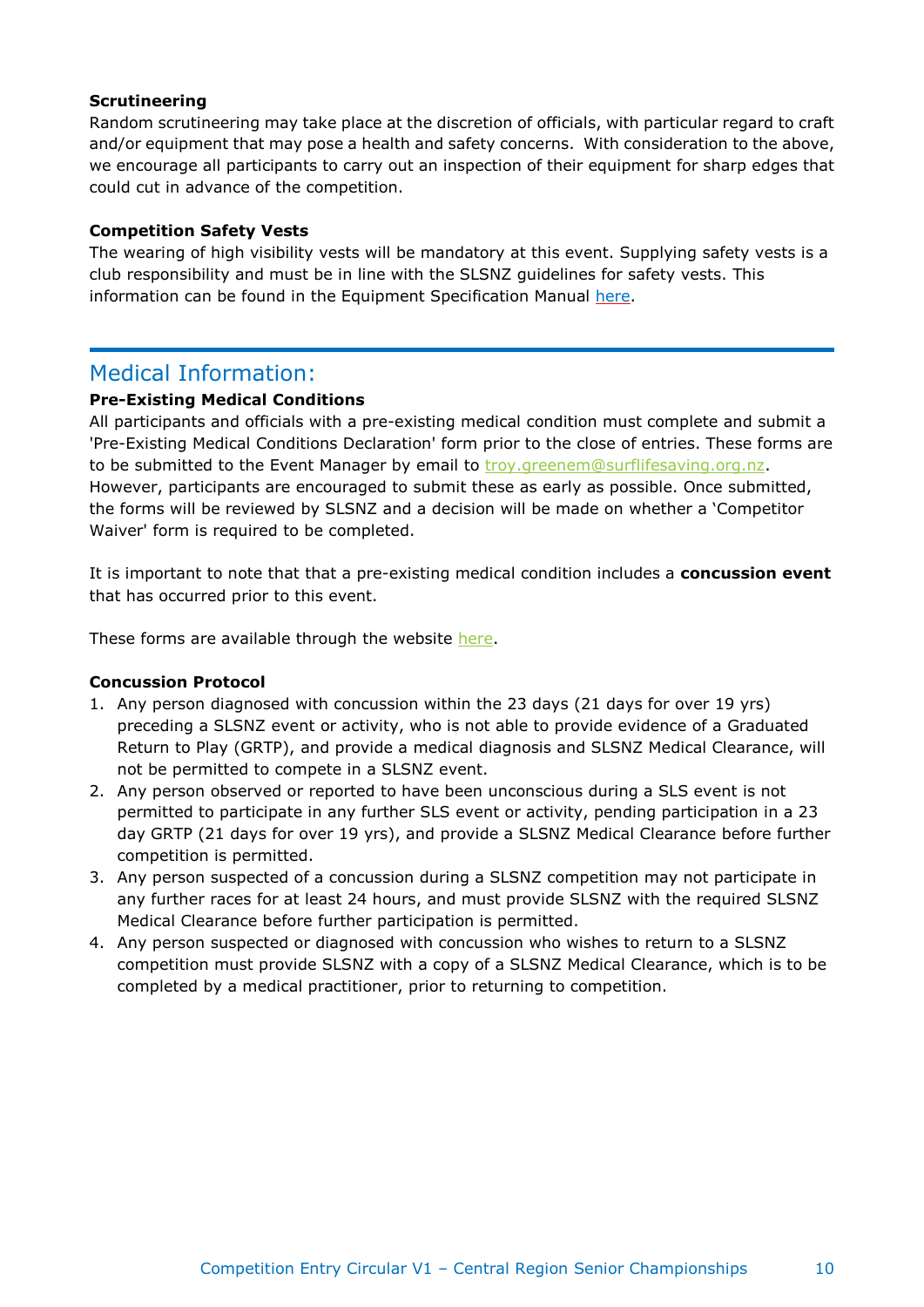# COVID Measures / Precautions:

The event Management will look to implement the Event Sector Voluntary Code This Event Sector Voluntary Code outlines a high-level overview of what the event sector can do to safely deliver events. The Code provides best practice expectations on running events and is based on Ministry of Health guidance to reduce COVID-19 related risks.

The Event Organisers would suggest members associated with this event:

#### **- Stay home if you are unwell and call Healthline (for free) on 0800 358 5453 or your health care provider if you think you have symptoms of COVID-19.**

**-** Follow basic hygiene measures at the event:

– Hand hygiene – frequently wash your hands for a minimum of 20 seconds, then dry them thoroughly. If you are unable to access soap and water, use an alcohol-based hand sanitiser containing at least 60% alcohol. If using sanitiser, ensure that you use enough to cover your hands and rub hands together until dry.

– Cough and sneeze etiquette – sneezing or coughing into the crook of your elbow or covering coughs and sneezes with a tissue, then putting the tissue in a bin and cleaning your hands (as above).

– Avoiding touching your face – hard surfaces can be contaminated with infectious droplets. Hands can be contaminated after contact with these surfaces. If you need to touch your face, clean your hands first.

– Cleaning surfaces and frequently touched items – clean high-touch surfaces and items (for example door handles and phones) frequently with an appropriate cleaning solution to reduce transmission of germs in general.

– Physical distancing – When physical distancing isn't a requirement, you can still play it safe by continuing to keep a distance from people you do not know. Use your judgement. This will help to minimise the spread of COVID-19 if community transmission returns.

All further communications surrounding COVID – 19 will be updated on the SLSNZ Website. Specific information to the Central Region Championships will also be uploaded to the SLSNZ Calendar page [located](https://www.surflifesaving.org.nz/calendar/2022/january/2022-central-regional-championships-crc) here.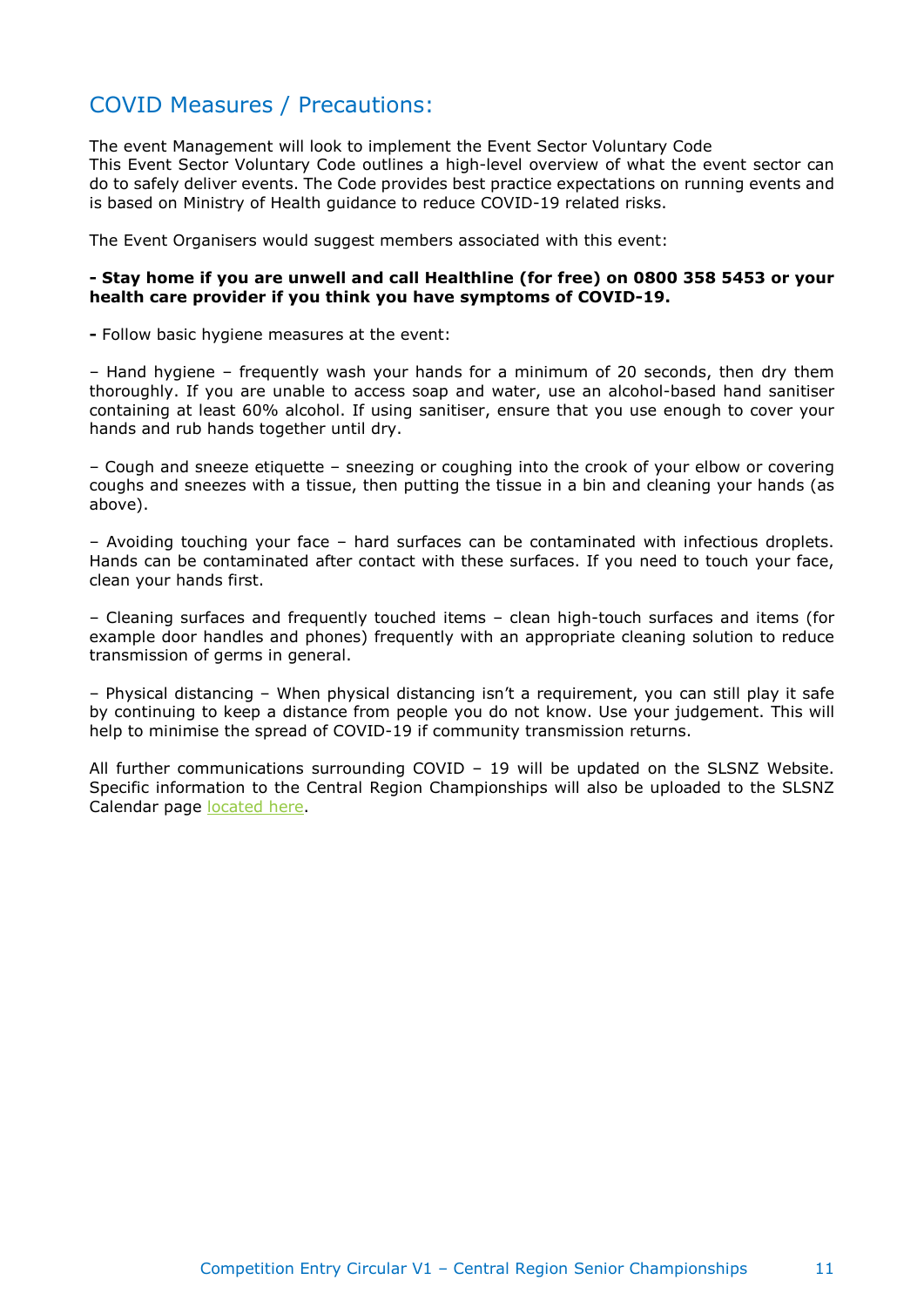# **COMPETITION SITE MAPS**

# Competition Arenas:

Please note that the Site Plan is subject to change due to a dependence upon the number of entries and surf/weather conditions.



\*The beach arena will be set depending on beach availability & tide times.